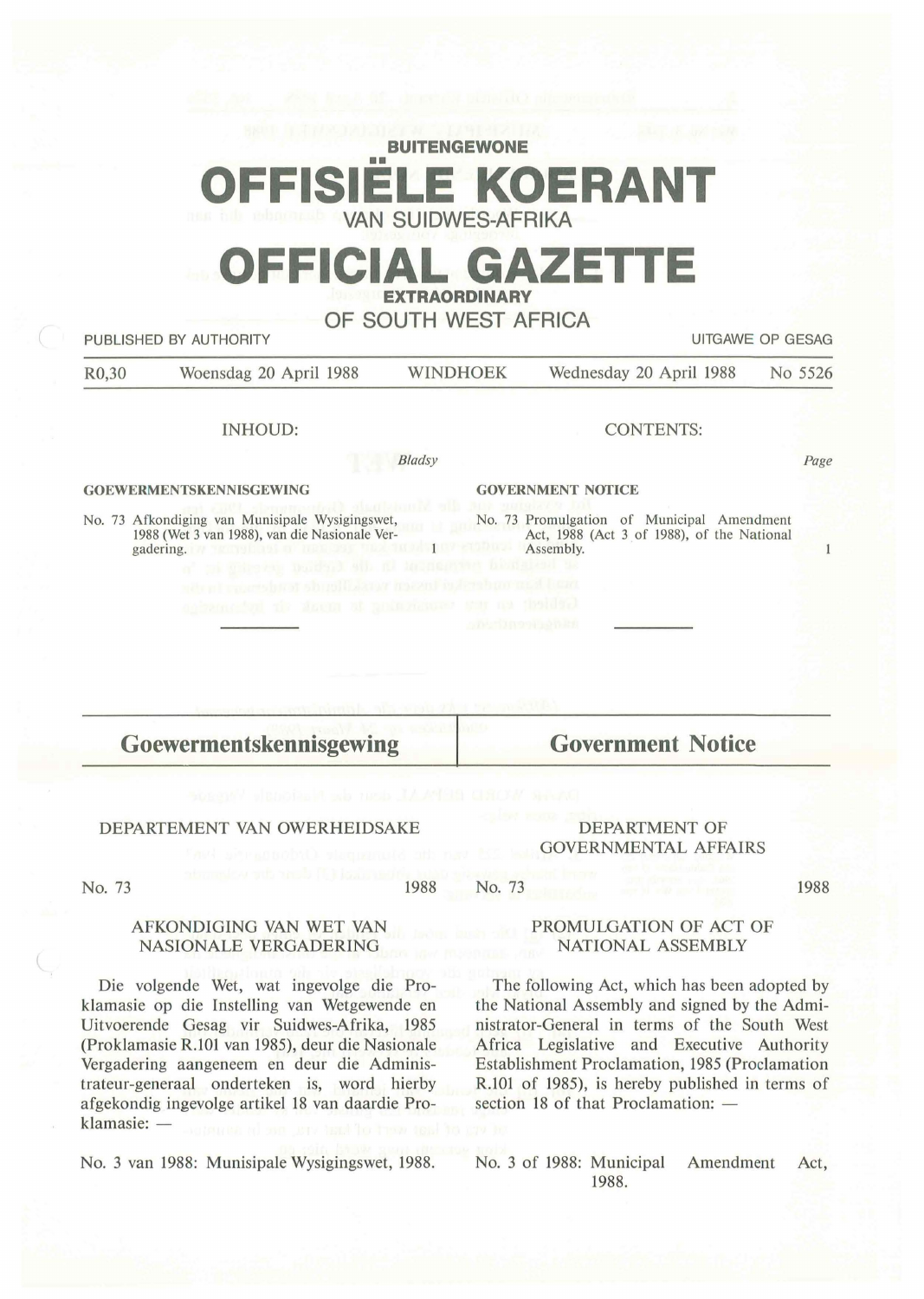#### **MUNICIPAL AMENDMENT ACT, 1988**

**Act No. 3, 1988** 

#### **EXPLANATORY NOfE:**

Words underlined with solid line indicate insertions proposed.

[ ) Words in bold type in square brackets indicate omissions proposed.

## **ACT**

**To amend the Municipal Ordinance, 1963, so as to provide that any council may, by the granting of tenders, give preference to any tenderer whose business is permanently established in the Territory; any council may distinguish between different tenderers in the Territory; and to provide for incidental matters.** 

*(Afrikaans text signed by the Administrator-General on 24 March 1988)* 

BE IT ENACTED by the National Assembly, as follows:-

**1.** Section 225 of the Municipal Ordinance, 1963, is hereby amended by the substitution for subsection (2) of the following subsection:

- $''(2)$  (a) The council shall accept the tender, or any portion of a tender, which in all the circumstances appears to it to be the most advantageous to the municipality: Provided that  $-$
- [a] (i) nothing herein contained shall prevent the council from rejecting all tenders; **[and]**
- [b] (ii) the tender of any person who canvasses or solicits or causes to be canvassed or solicited the support of any councillor in favour of his tender shall not be considered; and

Amendment of section 225 of Ordinance 13 of 1963, as amended by section 3 of Act 18 of 1985.